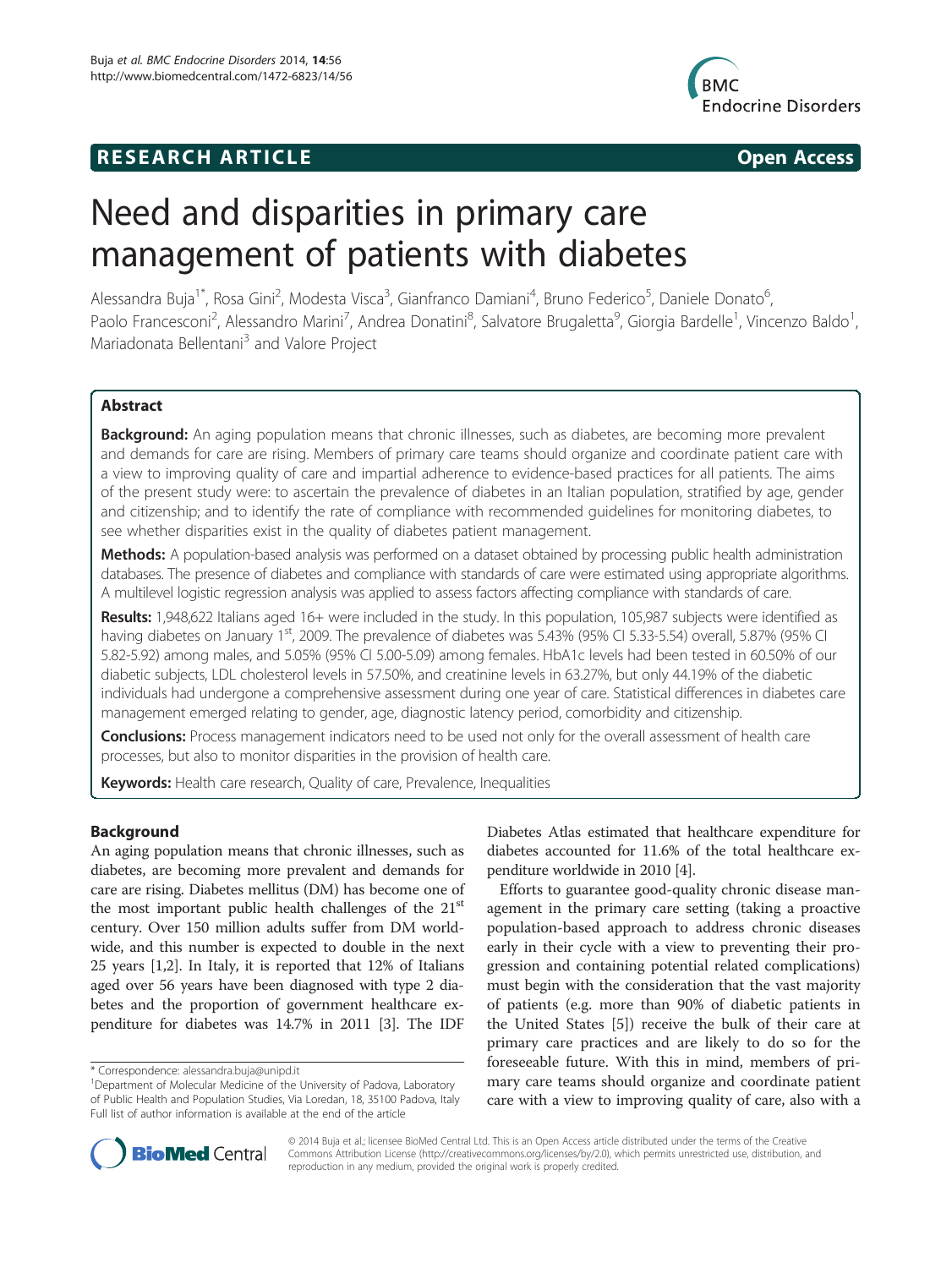view to containing the growth of medical expenditure by limiting costly complications and unnecessary procedures [\[6](#page-6-0)].

The Diabetes Quality Improvement Project (DQIP) has developed and implemented a comprehensive set of performance measures for assessing diabetes care and its quality improvement that could be widely accepted and widely implemented. Performance measures retrospectively assess the level of care delivered across the whole population with diabetes. These measures were defined on the grounds of several criteria, including credible evidence of a link between these process measures (information on the frequency with which a certain laboratory or clinical test is prescribed) and major clinical outcomes that can be modified by the health care system's efforts and intervention [[7\]](#page-6-0). These measures are already widely used in surveillance systems for tracking and monitoring the quality of primary care at population level. The clinical challenge that remains therefore concerns how to improve physicians' impartial adherence to evidence-based practices for all patients, and to monitor any clinically unjustified, systematic differences and deviations from best care practices.

The aims of the present study were: to ascertain the current prevalence of patients treated for diabetes, stratified by age, gender and citizenship; to identify the rate of compliance with recommended guidelines for monitoring diabetes in Italy; and to establish whether disparities exist in the quality of diabetes patient management. Data were obtained from the Italian VALORE project, a national scheme designed with the purpose of assessing quality of care for chronic diseases and the organization of primary health care services [[8](#page-6-0)].

# Methods

# **Context**

Italy is divided administratively into 20 regions, whose governments have the important role of fulfilling the objectives of the National Health Plan at regional level. They are responsible for planning and organizing health care facilities and related activities through regional health departments. They also coordinate and control the local health units (LHU), each of which is an autonomous National Health System (NHS) body that organizes and plans the services in a given area, providing community health care closer to where people live. The LHUs are organized into districts that coordinate all NHS and publicly-funded facilities and services delivered outside the hospital for a portion of the LHU community.

#### Participants and dataset

Data for this study were obtained from a research project performed between November 2010 and April 2011, called the "Valutazione dei nuovi modelli organizzativi

della Medicina Generale," (acronym VALORE) and funded by AGENAS (the Italian national agency for regional healthcare services) to assess certain organizational features of primary care, such as the management of diabetes mellitus and other chronic diseases, as explained in detail elsewhere [\[8](#page-6-0)]. Six Italian regions, two in northern Italy (Lombardy and Veneto), three in central Italy (Emilia Romagna, Tuscany and Marche), and one in southern Italy (Sicily) took part in the VALORE project. One or two LHUs in each region were involved in the study (8 in all) and, for each LHU, two to four district administrations (21 in all) shared their data.

The dataset for analysis was collected on all individuals registered with GPs in each area by automatically processing routine LHU administrative databases with the aid of appropriate algorithms.

The cases of diabetes were drawn from this sample using an algorithm prepared by the Tuscany Regional Public Health Agency [\[9\]](#page-6-0), relying on the diagnoses in hospital discharge records, drug usage as recorded in drug dispensing records, and disease-specific exemptions from health care copayment, as described in detail elsewhere [\[10](#page-6-0)]. Compliance with standards of care was assessed on the basis of adherence to three requirements established by the OECD [[11](#page-6-0)] as indicators of the quality of diabetes care at health system level, i.e.

- at least one HbA1c test a year;
- screening for nephropathy at least once a year;
- at least one LDL cholesterol test a year.

Adherence to these requirements was estimated from administrative databases recording drug prescriptions and diagnostic service usage in 2009, as described in detail elsewhere [\[12](#page-6-0)]. The reliability of this database was assessed in recently-published papers, which confirmed the consistency of the VALORE database [\[12](#page-6-0)] used in the present study with other sources of data, such as primary care medical records and national surveys.

#### Statistical analysis

Data were summarized as numbers (percentages) of individuals for categorical variables. After an appropriate descriptive analysis, exact two-sided confidence intervals were constructed based on the binomial proportion.

A multilevel regression model was used to analyze compliance with standards of care.

All patients lost to follow-up during 2009 were excluded from this analysis.

The independent variables had a hierarchical structure with:

– patient level [first-level unit]: gender, age group (16– 44, 45–64, 65–74, 75–84, >85 years old), nationality;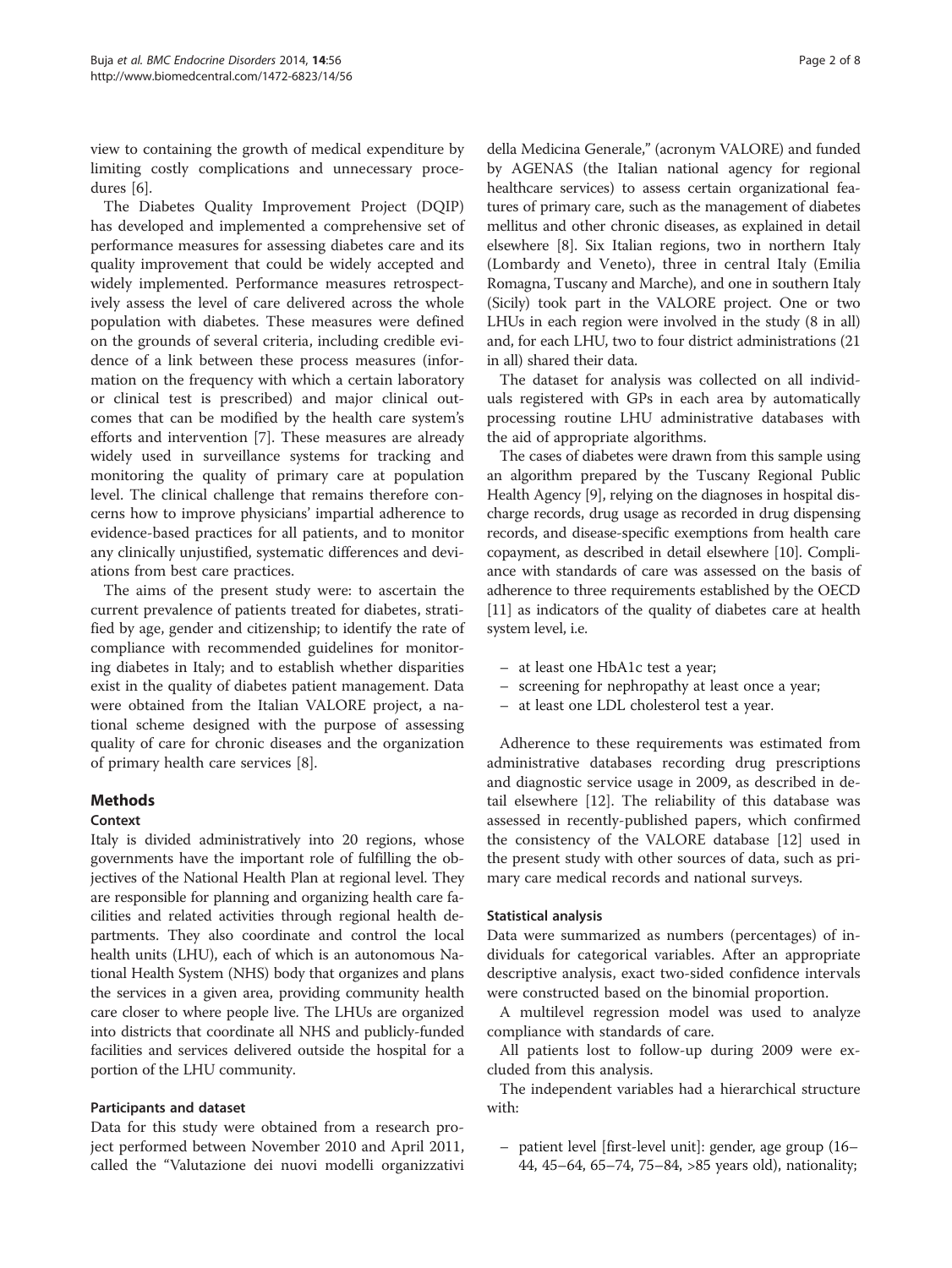and clinical covariates: Charlson's index (no comorbidity, low comorbidity, severe comorbidity), time since diagnosis (dichotomized as  $\leq$  3 years and  $>$  3 years);

– district of residence level [second-level unit].

We classified nationalities as follows: Italians; immigrants from highly-developed countries (HDC); immigrants from high migratory pressure countries (HMPC) [[13](#page-6-0)]. The HMPC included new Member States of the European Union, Africa, Asia (except for Israel and Japan), and Central and South America; by extension, stateless people were also included in this group. The HDC included the other European countries, North America, Oceania, Israel and Japan.

The level of statistical significance was set a priori at p < 0.01 for all analyses. The analyses were all performed with Stata/SE 12.1.

#### Ethical issues

The data analysis was performed on anonymized aggregated data without any chance of individuals being identifiable. The manuscript complies with the Declaration of Helsinki and Italian Law n. 196/2003 on the protection of personal data. The recent Resolution n. 85/2012 of the Guarantor for the protection of personal data confirmed permission to process personal data for medical, biomedical and epidemiological research: details concerning health status can be used as aggregated data for scientific studies [[14](#page-6-0)]. The dataset used in this study is not publicly available. Permission to use non-identifiable individual data extracted from administrative databases for the VALORE project was granted by the ULSS 16 Padova, the ASP 7 Ragusa, the Assessorato Politiche per la Salute Emilia Romagna, the Zona Territoriale Senigallia, the Regione Lombardia, and the Agenzia Regionale di Sanità della Toscana, which are responsible for any use of the data concerning their respective populations. A disclosure statement was also submitted to the ethics committees of the Local Health Units in the areas participating in the study.

Approval for the use of encrypted and aggregated data was also obtained from the Italian College of General Practitioners.

## Results

The number of individuals over 16 years old as at 1 January 2009 registered with a GP in the areas considered amounted to 1,948,622. The case ascertainment algorithm identified 105,987 diabetic patients in this population. Table 1 summarizes the characteristics of these diabetic patients.

The prevalence of diabetes in the population aged ≥16 years was 5.43% (95% CI 5.33-5.54) overall, 5.87% (95% CI 5.82-5.92) among males, and 5.05% (95% CI 5.00-5.09) among females. Table [2](#page-3-0) shows the prevalence of diabetes

# Table 1 Characteristics of the sample

|   | ٠. |  |
|---|----|--|
| × |    |  |

| Gender               | Female                          | 48.45% | (51, 356) |
|----------------------|---------------------------------|--------|-----------|
|                      | Male                            | 51.55% | (54,631)  |
| Age group            | 16-44                           | 5.11%  | (5,411)   |
|                      | 45-64                           | 26.96% | (28, 574) |
|                      | 65-74                           | 29.47% | (31, 237) |
|                      | 75-84                           | 27.65% | (29,303)  |
|                      | > 85                            | 10.81% | (11,462)  |
| Citizenship          | Italian                         | 96.82% | (96,992)  |
|                      | Highly-developed country        | 0.29%  | (291)     |
|                      | High migratory pressure country | 2.82%  | (2,820)   |
| Charlson's index     | No comorbidities                | 67.41% | (71, 451) |
|                      | Mild comorbidities              | 13.45% | (14,250)  |
|                      | Severe comorbidities            | 19.14% | (20, 286) |
| Time since diagnosis | >3 years                        | 66.19% | (70, 155) |
|                      | $\leq$ 3 years                  | 33.81% | (35,832)  |

by age, gender and citizenship. For Italians over 44 years old, the estimates indicated that women have a significantly lower prevalence of diabetes than men. The table also shows that people from HMPC have a higher prevalence of diabetes than Italians, and the difference reaches statistical significance for adults aged from 45 to 74, in both males and females.

We found that HbA1c tests had been conducted in 60.50% of our diabetic subjects, LDL cholesterol tests in 57.50%, and creatinine tests in 63.27%, but only 44.19% of the diabetic individuals had undergone a comprehensive assessment.

Regression analyses were performed on the 102,207 diabetic patients who had a full year of follow-up from January  $1<sup>st</sup>$  to December  $31<sup>st</sup>$  on 2009. Table [3](#page-4-0) shows that differences in diabetes management were associated with gender, age, diagnostic latency period, grade of comorbidity and citizenship. In particular, the table shows that adherence to all management indicators for diabetes was slightly better for females than for males, the former having 10% higher odds of undergoing annual renal function tests. The diabetic patients in the retired age group (65–74 year-olds) had more than twice the odds of undergoing the tests considered than the youngest age group (16–44). Subjects diagnosed  $\leq$  3 years previously were tested more frequently than patients with more longstanding diabetes. Diabetics from HMPC were monitored less than Italian citizens, while there was no such difference between the latter and diabetics coming from HDC.

#### Discussion

This population-based Italian study estimated the prevalence of diabetes in the general population. Our prevalence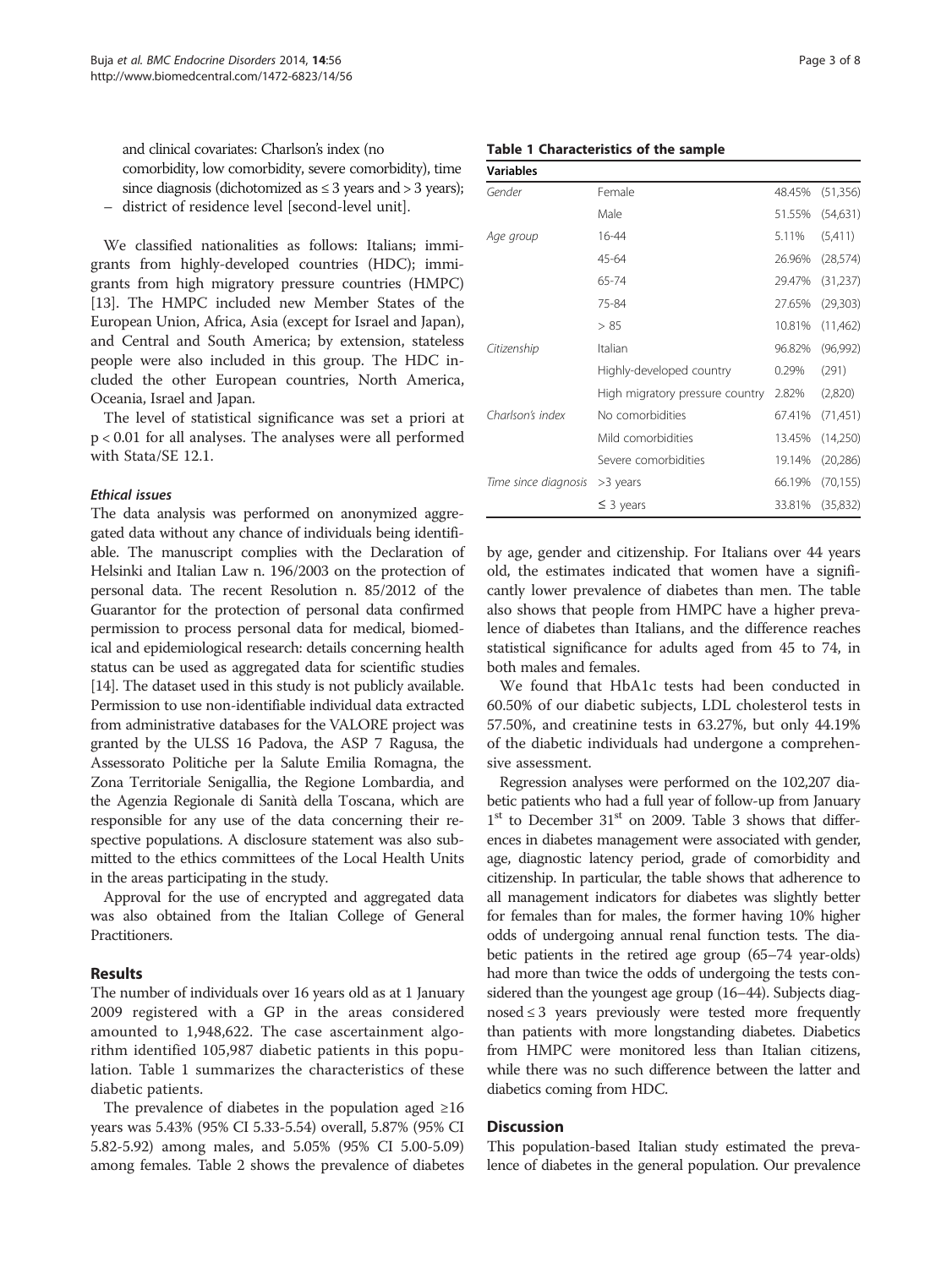| Citizenship             | Italian                      | <b>HDC</b>                  | <b>HMPC</b>                 |
|-------------------------|------------------------------|-----------------------------|-----------------------------|
|                         | $(n = 1,710,780)$            | $(n = 10,935)$              | $(n = 110,402)$             |
| <b>Males</b>            |                              |                             |                             |
| $16-44$ (n = 415,829)   | 0.59% (95% CI 0.57-0.62)     | 0.29% (95% CI 0.06-0.52)    | 1.01% (95% CI 0.91-1.10)    |
| $45-64$ (n = 296,681)   | 5.84% (95% CI 5.75- 5.93)    | 2.94% (95% CI 1.96-3.91)    | 7.13% (95% CI 6.67-7.59)    |
| $65 - 74$ (n = 118,104) | 14.65% (95% CI 14.44-14.86)  | 14.43% (95% CI 10.48-18.37) | 19.00% (95% CI 16.45-21.54) |
| $75-84$ (n = 76,283)    | 18.08% (95% CI 17.80-18.37)  | 16.94% (95% CI 11.50-22.37) | 20.38% (95% CI 15.49-25.28) |
| $85+ (n = 23,994)$      | 16.47% (95% CI 15.98-16.97)  | 13.46% (95% CI 4.18-22.74)  | 15.79% (95% CI 4.20-27.38)  |
| <b>Females</b>          |                              |                             |                             |
| 16-44 (n = 408,106)     | 0.65% (95% CI 0.62-0.68)     | 0.40% (95% CI 0.19 -0.62)   | 0.99% (95% CI 0.90-1.09)    |
| 45-64 (n = $308,053$ )  | 3.64% (95% CI 3.57-3.71)     | 1.81% (95% CI 1.29-2.34)    | 4.54% (95% CI 4.19-4.89)    |
| $65-74$ (n = 135,675)   | 10.26% (95% CI 10.09 -10.43) | 7.25% (95% CI 5.31-9.18)    | 15.79% (95% CI 13.86-17.72) |
| 75-84 (n = 111,872)     | 14.08% (95% CI 13.87-14.30)  | 12.06% (95% CI 8.76-15.37)  | 17.96% (95% CI 14.25-21.67) |
| $85+ (n = 54,025)$      | 14.49% (95% CI 14.18 -14.80) | 10.56% (95% CI 5.51-15.62)  | 18.48% (95% CI 10.55-26.41) |

<span id="page-3-0"></span>Table 2 Prevalence of diabetes by gender, age group and citizenship

estimates, calculated on subjects aged 16 or more, resemble those reported by the national public health system's service for the ongoing surveillance of the adult population, developed by the Italian National Health Institute (Istituto Superiore di Sanità, ISS), which reported a prevalence of 4.96% in the population aged 18-69y in 2009 [[15](#page-6-0)], and the Italian Statistics Institute (ISTAT) indicated an overall 4.8% prevalence of diabetes in 2008 [\[16\]](#page-6-0). The populations investigated in these various estimates differed in age of enrollment and the methods used to identify cases of diabetes were also quite different: the present study relied on record-linkage administrative data, whereas the other above-mentioned statistics were based on telephone and personal interviews, respectively, indicating selfreported diagnoses of diabetes.

The prevalence of diabetes by age group in our sample was similar to the findings of a study on the prevalence of diabetes in eight European countries [[17](#page-6-0)], and in the US [[18](#page-6-0)]. The prevalence of the disease decreased in older age, probably due to the longer survival of non-diabetic people or to a cohort effect. There was also gender-related difference, with a higher prevalence of the disease in males than in females (especially among the older adults). These results echo previous prevalence estimates conducted in Europe [\[17\]](#page-6-0), in the USA (for diagnosed and undiagnosed diabetes) [[19](#page-7-0)] and in a number of other countries [[20](#page-7-0)].

Our results also indicated that immigrants from HMPC have a higher prevalence of diabetes than native Italians, as reported in other studies conducted in Israel [\[20\]](#page-7-0) and in the US National Estimates on Diabetes [[21](#page-7-0)] (this report did not consider immigrant status, but it showed that Blacks and Hispanics have higher rates of diabetes than Whites).

The present study showed that almost 40% of the whole diabetic population in Italy was not monitored

annually in terms of HbA1c, LDL or creatinine levels. Only a few cross-sectional studies in Europe provide details on the care process at population level. In a UK population of patients with diabetes, an HbA1c test had been done within the previous year in 93.5% of cases, a serum cholesterol test in 93.1%, and a creatinine test in 93.8% [[22,23\]](#page-7-0). Another study in Israel found that the care delivered by the health services ensured that almost 85% of patients had annual HbA1c and serum cholesterol tests [\[20](#page-7-0)]. Our results are very similar to those reported in the USA for Medicare beneficiaries on two quality measures (annual HbA1c testing and lipid profile measurements) [\[24\]](#page-7-0), and to the findings of a previous survey conducted in the Italian city of Torino [[25](#page-7-0)]. The differences in process performance between different countries may stem from the way in which primary care is organized and motivated, showing better results in countries where 'pay for performance' in primary care schemes are in place, as in the UK. After a quarter of the income of family practitioners in the UK was tied to measures of their performance, the Quality and Outcomes Framework showed that previously-identified quality improvement trends for major chronic conditions were maintained or increased, but the effect plateaued as physicians gained the maximum rewards available. For major chronic conditions like diabetes, financial incentives should be seen as part of a broader quality improvement strategy [\[26](#page-7-0)]. This philosophy is consistent with the general literature on quality improvement, which suggests that there is no "magic bullet", but multiple interventions sustained over time can produce major improvements in care [[27\]](#page-7-0). Other issues may also help to explain the differences in process performance between different countries, such as a different reliance on of multidisciplinary primary healthcare teams,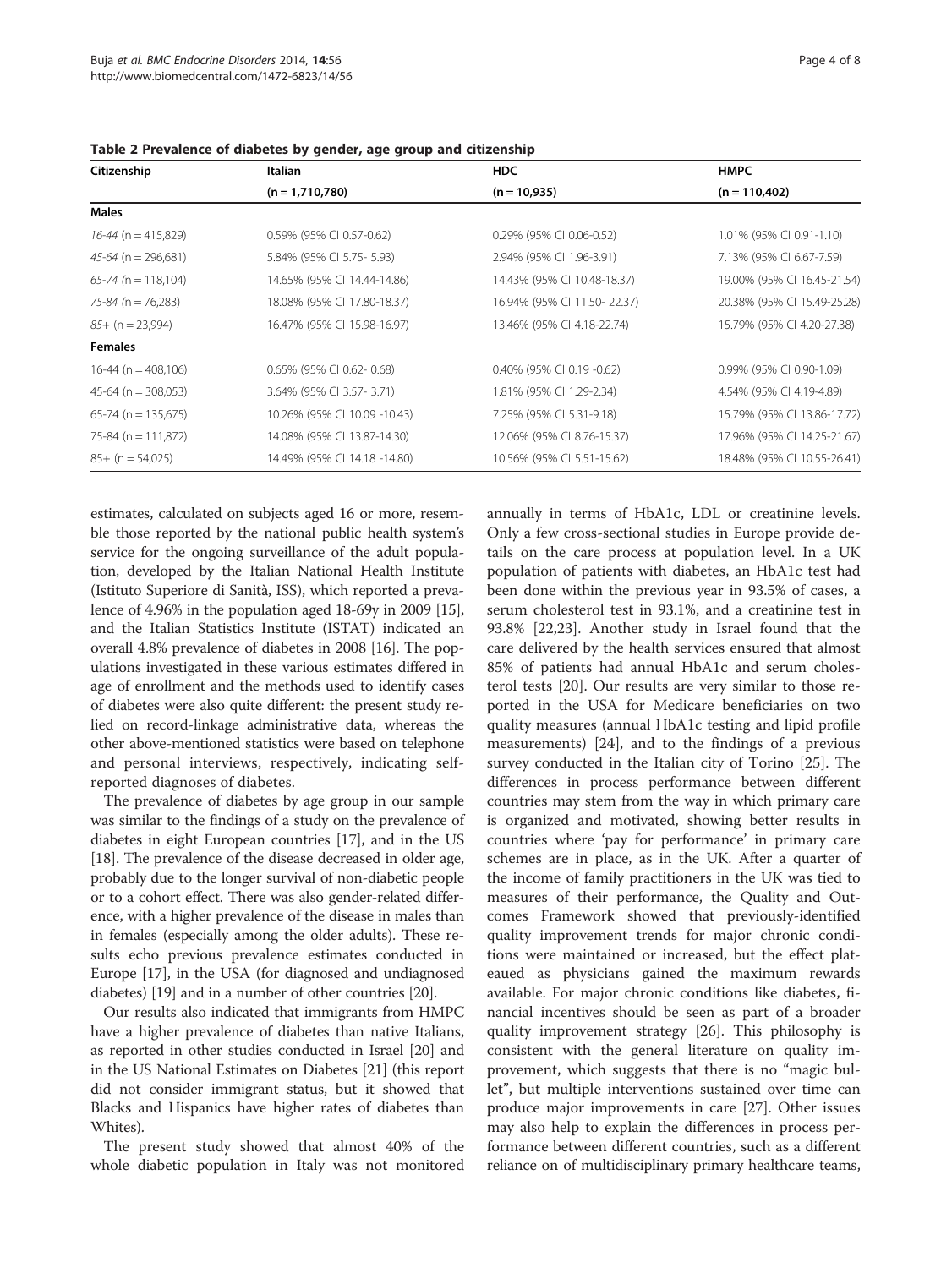<span id="page-4-0"></span>

|           | Table 3 Multilevel logistic regression with indicators of adherence to diabetes management guidelines as dependent |  |  |
|-----------|--------------------------------------------------------------------------------------------------------------------|--|--|
| variables |                                                                                                                    |  |  |

| Annual HbA1c test                         |                | OR   | 95% LL | 95% UL | р       |
|-------------------------------------------|----------------|------|--------|--------|---------|
| Gender (male = ref.)                      | Female         | 1.05 | 1.02   | 1.08   | < 0.001 |
| Age group $(16-44 = ref.)$                | 45-64          | 1.73 | 1.63   | 1.84   | < 0.001 |
|                                           | 65-74          | 2.14 | 2.01   | 2.28   | < 0.001 |
|                                           | 75-84          | 1.78 | 1.67   | 1.89   | < 0.001 |
|                                           | $85+$          | 0.98 | 0.91   | 1.05   | n.s.    |
| Time since diagnosis                      | $\leq$ 3 years | 1.35 | 1.31   | 1.38   | < 0.001 |
| $($ >3 years = ref)                       |                |      |        |        |         |
| Charlson's index(ref. = no comorbidities) | Low index      | 1.05 | 1.00   | 1.09   | 0.030   |
|                                           | High index     | 0.89 | 0.86   | 0.92   | < 0.001 |
| Citizenship (reference = Italian)         | HDC            | 0.95 | 0.75   | 1.21   | n.s.    |
|                                           | <b>HMPC</b>    | 0.74 | 0.68   | 0.80   | < 0.001 |
| Annual screening for nephropathy          |                | OR   | 95% LL | 95% UL | p       |
| Gender (male = ref.)                      | Female         | 1.10 | 1.07   | 1.14   | < 0.001 |
| Age group $(16-44 = ref.)$                | 45-64          | 1.47 | 1.38   | 1.57   | < 0.001 |
|                                           | 65-74          | 2.11 | 1.98   | 2.25   | < 0.001 |
|                                           | 75-84          | 2.30 | 2.16   | 2.45   | < 0.001 |
|                                           | $85+$          | 1.60 | 1.50   | 1.73   | < 0.001 |
| Time since diagnosis                      | $\leq$ 3 years | 1.19 | 1.16   | 1.23   | < 0.001 |
| $($ >3 years = ref.)                      |                |      |        |        |         |
| Charlson's index                          | Low index      | 1.23 | 1.18   | 1.28   | < 0.001 |
| (ref. = no comorbidities)                 |                |      |        |        |         |
|                                           | High index     | 1.60 | 1.54   | 1.70   | < 0.001 |
| Citizenship (reference = Italian)         | <b>HDC</b>     | 1.01 | 0.79   | 1.30   | n.s.    |
|                                           | <b>HMPC</b>    | 0.77 | 0.671  | 0.83   | < 0.001 |
| Annual LDL cholesterol test               |                | OR   | 95% LL | 95% UL | р       |
| Gender (male = ref.)                      | Female         | 1.04 | 1.01   | 1.07   | 0.005   |
| Age group $(16-44 = ref.)$                | 45-64          | 1.71 | 1.60   | 1.82   | < 0.001 |
|                                           | 65-74          | 2.11 | 1.98   | 2.25   | < 0.001 |
|                                           | 75-84          | 1.69 | 1.58   | 1.80   | < 0.001 |
|                                           | $85+$          | 0.80 | 0.74   | 0.86   | < 0.001 |
| Time since diagnosis                      | $\leq$ 3 years | 1.17 | 1.13   | 1.20   | < 0.001 |
| $($ >3 years = ref.)                      |                |      |        |        |         |
| Charlson's index                          | Low index      | 1.01 | 0.97   | 1.05   | n.s.    |
| $(ref = no$ comorbidities)                |                |      |        |        |         |
|                                           | High index     | 0.91 | 0.88   | 0.94   | < 0.001 |
| Citizenship (reference = Italian)         | HDC            | 0.94 | 0.74   | 1.19   | n.s.    |
|                                           | <b>HMPC</b>    | 0.65 | 0.60   | 0.70   | < 0.001 |

which are important in empowering patients and supporting their day-to-day self-management, different methods for training diabetics and their key carers to maintain effective self-management and monitoring. The differences in performance in different countries should encourage international cooperation to facilitate the exchange of good practice for the purpose of controlling

diabetes by creating a diabetes forum for action and monitoring [[28\]](#page-7-0).

The present study also aimed to identify disparities in the delivery of care to diabetes patients and it emerged that gender, age, comorbidities, citizenship and time since diagnosis were all independent variables explaining differences in the management of this disease.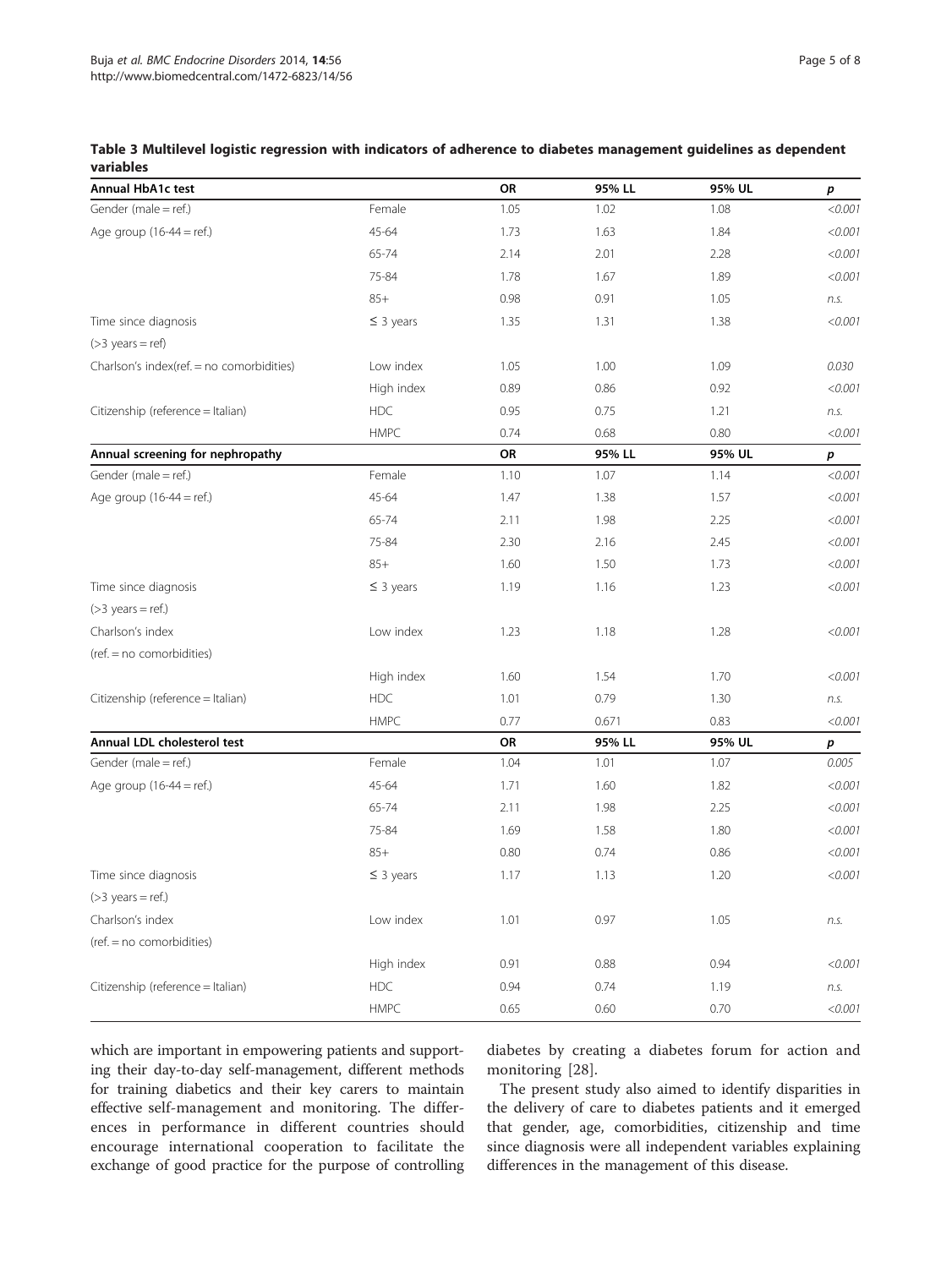The role of education and economic status in disparities in diabetes patients management is still being debated in the literature [[29](#page-7-0)]. In the present study, we looked instead at the influence of citizenship, gender and age. Our data show that immigration from a HMPC reduces the likelihood of a patient's diabetes being monitored, as shown in another study based on the VALORE project [\[30](#page-7-0)]. Other studies detected racial and ethnic differences in the quality of diabetes care too [\[31,32](#page-7-0)]. It has also already been demonstrated that immigrants make less use of primary care and are less inclined to contact primary care physicians [\[33](#page-7-0)], who are the most often involved in the management of diabetes.

Our data indicate that age is a strong factor influencing the management of diabetes care, irrespective of the duration of the disease and any comorbidities. The elderly and younger adults are less likely to be monitored (an abnormal decline in the quality of care for elderly patients has also been reported in some [[34](#page-7-0),[25](#page-7-0)], but not all [[24\]](#page-7-0) other studies). This has nothing to do with the availability of evidence-based care, and probably relates to the propensity of individuals to seek primary care, as demonstrated in a previous study [\[35\]](#page-7-0). Younger adults are likely to be busier in occupational terms and child care, and less likely to get in touch with their doctors, while the elderly are probably less able to reach a physician unassisted. Primary care physicians could provide a more proactive service and actively seek such patients out. These considerations identify a challenge for society and health care organizations to find solutions for any "unequal management" issues [\[36\]](#page-7-0). A study on the impact of a major pay-for-performance initiative introduced in the UK primary care services in 2004 (which was expected to promote more proactive health care services) suggested that younger patients (<45 years old) with diabetes benefited less in terms of performance quality and outcomes than older patients, i.e. some age group disparities persisted [\[37](#page-7-0)].

Gender differences in adherence to process performance measures were small, but emerged consistently for all processes indicators. Other authors have reported a higher proportion of females receiving optimal follow-up than males [\[20\]](#page-7-0), and one study found gender differences for diabetes patients also in terms of GP appointments and prescribed medication, again in favor of female gender [[38](#page-7-0)]. This better diabetes management in women could be partly explained by the gender-related difference in the outcome of the disease, which is known to carry a lower CVD- and CHD-related mortality risk for men than for women [[39](#page-7-0)] (though the processes measured concern the minimum recommended for all patients).

Patients whose diabetes had been diagnosed less than 3 years earlier were monitored more carefully than patients with a longer history of disease. This applied to all the

indicators considered, and to HbA1c testing in particular. This might be because patients with a relatively recent diagnosis are more likely to have difficulty in controlling their disease parameters and consequently need to be monitored more closely. Alternatively, patients with a more longstanding disease might be less concerned about their diabetes and less compliant with their doctor's recommendations because their clinical condition has become stable, giving the impression that they would need monitoring less frequently. The recommended minimal tests for monitoring diabetes should nonetheless be offered to all patients, irrespective of how long they have been known to have diabetes.

The present study shows that patients with high comorbidity rates were monitored less thoroughly in terms of HbA1c and LDL tests, than those with no comorbidities. Another study [\[25](#page-7-0)] also found that a cardiovascular event, for example, distracts the doctor's and patient's attention from the need to monitor their diabetes. The onset of other medical issues and the arrival on the scene of other specialists (less sensitive to the diabetes issue) might plausibly diminish the intensity of diabetes screening.

The main drawback of the present study lies in that it cannot separate the effects of socio-demographic determinants on diabetes management, distinguishing between the influence of patients' socio-demographic features on their different degrees of adherence to the prescribed monitoring practices on the one hand, and differences in physicians' monitoring practices depending on their patients' socio-demographic features on the other. Although different strategies would be needed to tackle these two possible causes of shortcomings in health care provision, the message that comes from the present study – that efforts are needed to overcome inequalities in diabetes patient management - is important, whatever the causal factors involved and their relative contributions.

Our study has other limitations. First of all, not all socio-economics factors were considered (patients' formal education was not known, for instance). Secondly, only process measures were assessed in the present study, but whether or not closer monitoring is necessarily linked to better intermediate or final outcomes for diabetes patients is still being debated [\[40](#page-7-0)]. One recent study [\[41](#page-7-0)] found that patients receiving the lowest-quality care, as measured in terms of the fulfillment of quality-of-care indicators based on screening guidelines similar to those considered here, carried a higher risk of all-cause mortality and cardiovascular morbidity than those receiving the highestquality care. Another possible shortcoming of our study lies in that using record linkage may have failed to identify some diabetic patients. The validity of our record linkage procedures, based on three administrative sources (records of hospital discharges, drug prescriptions and payment exemptions for chronic diseases) was addressed in two recent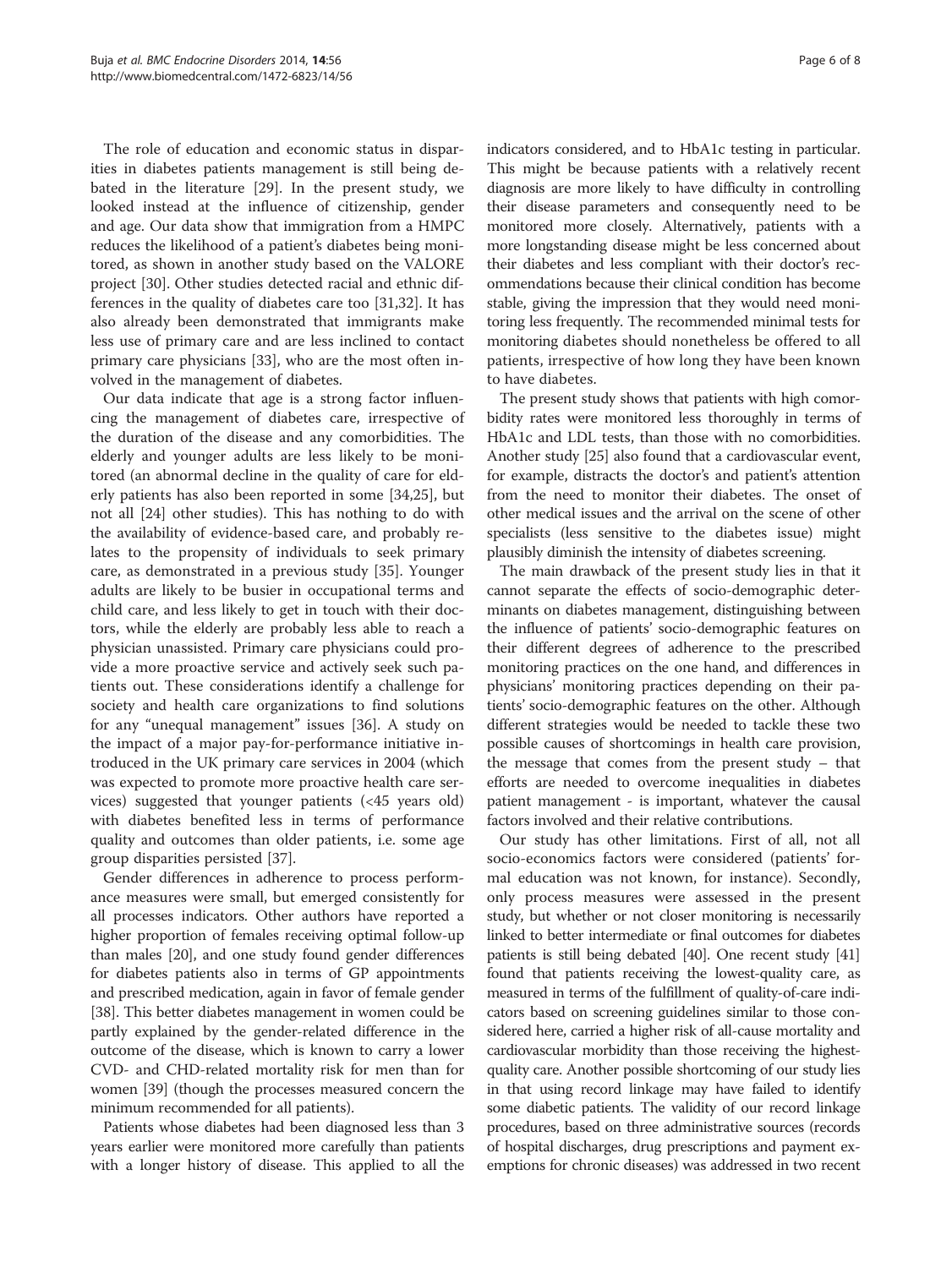<span id="page-6-0"></span>studies [10[,42](#page-7-0)]. Both reported that these routinely-collected data enable disease prevalence to be estimated just as accurately as in other studies conducted in Italy using more costly and time-consuming methods. Another recent study [[43](#page-7-0)] showed that using an additional source (the Diabetes Service's integrated database) led to the identification of a higher proportion of diabetics, particularly among the elderly. This could be because patients whose condition is treated with lifestyle management alone will not be identifiable from the administrative databases unless they have applied for a disease-specific exemption from healthcare copayment [11]. Elderly diabetics living in rest homes would also go undetected because rest homes obtain and distribute any drugs needed by residents without using prescriptions for named patients. Measures of compliance with standards of care have shown, however, that these rest home residents receive much the same care as the population identified from clinical data collected by general practitioners [12].

The strength of our study lies in that it was conducted using an unrestricted and unselected population of primary care patients with diabetes mellitus, enabling us to estimate the prevalence of the disease and primary care performance measures.

# Conclusion

In conclusion, management indicators need to be used not only for the overall assessment of a process but also to check for disparities in the provision of health care. Based on such indicators, the present study pointed to numerous opportunities for improving diabetes management, particularly in younger people, patients with longstanding disease, and immigrants. Diabetes is growing significantly and rapidly, so all efforts to take early action and ensure the impartial management of this disease will have a major impact on the long-term health and economic costs for the diabetic population.

#### Competing interests

The authors have no financial or other competing interests to disclose.

#### Authors' contributions

Authorship: guarantors for the integrity of the study: AB and RG; study conception and design: MV, MB, GD, BF, DD; intellectual content: GD, BF, PF, AM, AD, SB, MB; statistical analysis: AB, RG; data interpretation: AB; manuscript writing: GB, VB, AB. All authors have read and approved the final manuscript.

#### Acknowledgments

The VALORE Study was supported by research grants from the Age.na.s, Italian National Health Agency

VALORE group: Antonio Brambilla, Massimiliano Correani, Nunziata Cosentino, Claudio Cricelli, Selene Fulvi, Pietro Gallina, Giampiero Mazzaglia, Giuseppe Noto, Federica Palumbo, Alessandro Pasqua, Daniele Romeo, Renato Rubin, Stefano Sforza, Giulia Silvestrini, Eleonora Verdini, Giancarlo Viola.

#### Author details

<sup>1</sup>Department of Molecular Medicine of the University of Padova, Laboratory of Public Health and Population Studies, Via Loredan, 18, 35100 Padova, Italy. <sup>2</sup>Toscana Region Healthcare Agency, Florence 50100, Italy. <sup>3</sup>Healthcare

Organization Department, National Health Agency, Rome 00100, Italy. <sup>4</sup>Catholic University of Sacred Heart, Rome 00100, Italy. <sup>5</sup>University of Cassinc and Southern Lazio, Cassino 03043, Italy. <sup>6</sup>Local Health Unit 16 Padua, Veneto Region, Padua 35100, Italy. <sup>7</sup>Zona Territoriale Senigallia, Regione Marche, Senigallia 60019, Italy. <sup>8</sup>Regione Emilia Romagna, Bologna 40100, Italy. <sup>9</sup>ASP 7 Ragusa, Regione Sicilia, Ragusa 97100, Italy.

#### Received: 28 November 2012 Accepted: 30 June 2014 Published: 10 July 2014

#### References

- 1. King H, Aubert RE, Herman WH: Global burden of diabetes, 1995–2025: prevalence, numerical estimates, and projections. Diabetes Care 1998, 21(9):1414–1431.
- 2. Zimmet P, Alberti KG, Shaw J: Global and societal implications of the diabetes epidemic. Nature 2001, 414(6865):782–787.
- 3. International Diabetes Federation: Quality Medicines and Medical Devices for Diabetes Care in Europe, 2013. 2014. Avalilable at: [http://www.idf.org/](http://www.idf.org/sites/default/files/FULL-STUDY.pdf) sites/default/files/FULL-STUDY.pdf
- 4. IDF: Diabetes Atlas fourth edition Economic impact of Diabetes. 2014. Avalilable at: [http://www.idf.org/sites/default/files/Economic\\_impact\\_of\\_Diabetes.pdf.](http://www.idf.org/sites/default/files/Economic_impact_of_Diabetes.pdf)
- 5. Rothman AA, Wagner EH: Chronic illness management: what is the role of primary care? Ann Intern Med 2003, 138(3):256–261.
- 6. Greenfield S, Nicolucci A, Mattke S: Selecting indicators for the quality of diabetes care at the health systems level in OECD countries. In OECD Health Technical Papers No. 15. 2004.
- 7. Fleming BB, Greenfield S, Engelgau MM, Pogach LM, Clauser SB, Parrott MA: The Diabetes Quality Improvement Project: moving science into health policy to gain an edge on the diabetes epidemic. Diabetes Care 2001, 24(10):1815–1820. 7.
- 8. Visca M1, Donatini A, Gini R, Federico B, Damiani G, Francesconi P, Grilli L, Rampichini C, Lapini G, Zocchetti C, Di Stanislao F, Brambilla A, Moirano F, Bellentani D: Group versus single handed primary care: a performance evaluation of the care delivered to chronic patients by Italian GPs. Health Policy 2013, 113(1–2):188–198. doi:10.1016/j.healthpol.2013.05.016. Epub 2013 Jun 22.
- 9. Pubblicazione ARS \Toscana: La banca dati MaCro delle malattie croniche in Toscana, Volume 48. 2009. [http://www.epicentro.iss.it/temi/croniche/pdf/](http://www.epicentro.iss.it/temi/croniche/pdf/MaCro48.pdf) [MaCro48.pdf.](http://www.epicentro.iss.it/temi/croniche/pdf/MaCro48.pdf)
- 10. Gini R, Francesconi P, Mazzaglia G, Cricelli I, Pasqua A, Gallina P, Brugaletta S, Donato D, Donatini A, Marini A, Zocchetti C, Cricelli C, Damiani G, Bellentani M, Sturkenboom MC, Schuemie MJ: Chronic disease prevalence from Italian administrative databases in the VALORE project: a validation through comparison of population estimates with general practice databases and national survey. BMC Public Health 2013, 13(1):15.
- 11. Greenfield S, Nicolucci A, Mattke S: Selecting indicators for the quality of diabetes care at the health systems level in OECD countries. In OECD Health Technical Paper No.15. 2004.
- 12. Gini R, Schuemie MJ, Francesconi P, Lapi F, Cricelli I, Pasqua A, Gallina P, Donato D, Brugaletta S, Donatini A, Marini A, Cricelli C, Damiani G, Bellentani M, van der Lei J, Sturkenboom MC, Klazinga NS: Can Italian healthcare administrative databases be used to compare regions with respect to compliance with standards of care for chronic diseases? PLoS One 2014, 9(5):e95419.
- 13. Italian National Statistics Institute (ISTAT): Gli stranieri in Italia: analisi dei dati censuari. 2001.
- 14. GARANTE PER LA PROTEZIONE DEI DATI PERSONALI, DELIBERAZIONE: Autorizzazione generale al trattamento di dati personali effettuato per scopi di ricerca scientifica, Volume 85. 2012. 12A03185) (GU n. 72 del 26-3-2012.
- 15. Progressi delle Aziende Sanitarie per la Salute in Italia. Passi: La popolazione diabetica nei dati del sistema di sorveglianza. 2007–08. 2014. [http://www.epicentro.iss.it/passi/pdf2010/Passi-diabete2010\\_scheda.pdf](http://www.epicentro.iss.it/passi/pdf2010/Passi-diabete2010_scheda.pdf).
- 16. ISTAT, Annuario statistico italiano: Sanità e salute. 2011. cap 3. [http://www3.istat.it/dati/catalogo/20111216\\_00/contenuti.html.](http://www3.istat.it/dati/catalogo/20111216_00/contenuti.html)
- 17. Fleming DM, Schellevis FG, Van Casteren V: The prevalence of known diabetes in eight European countries. Eur J Public Health 2004, 14(1):10-14.
- 18. Cowie CC, Rust KF, Byrd-Holt DD, Gregg EW, Ford ES, Geiss LS, Bainbridge KE, Fradkin JE: Prevalence of diabetes and high risk for diabetes using A1C criteria in the U.S. population in 1988–2006. Diabetes Care 2010, 33(3):562–568. Epub 2010 Jan 12.